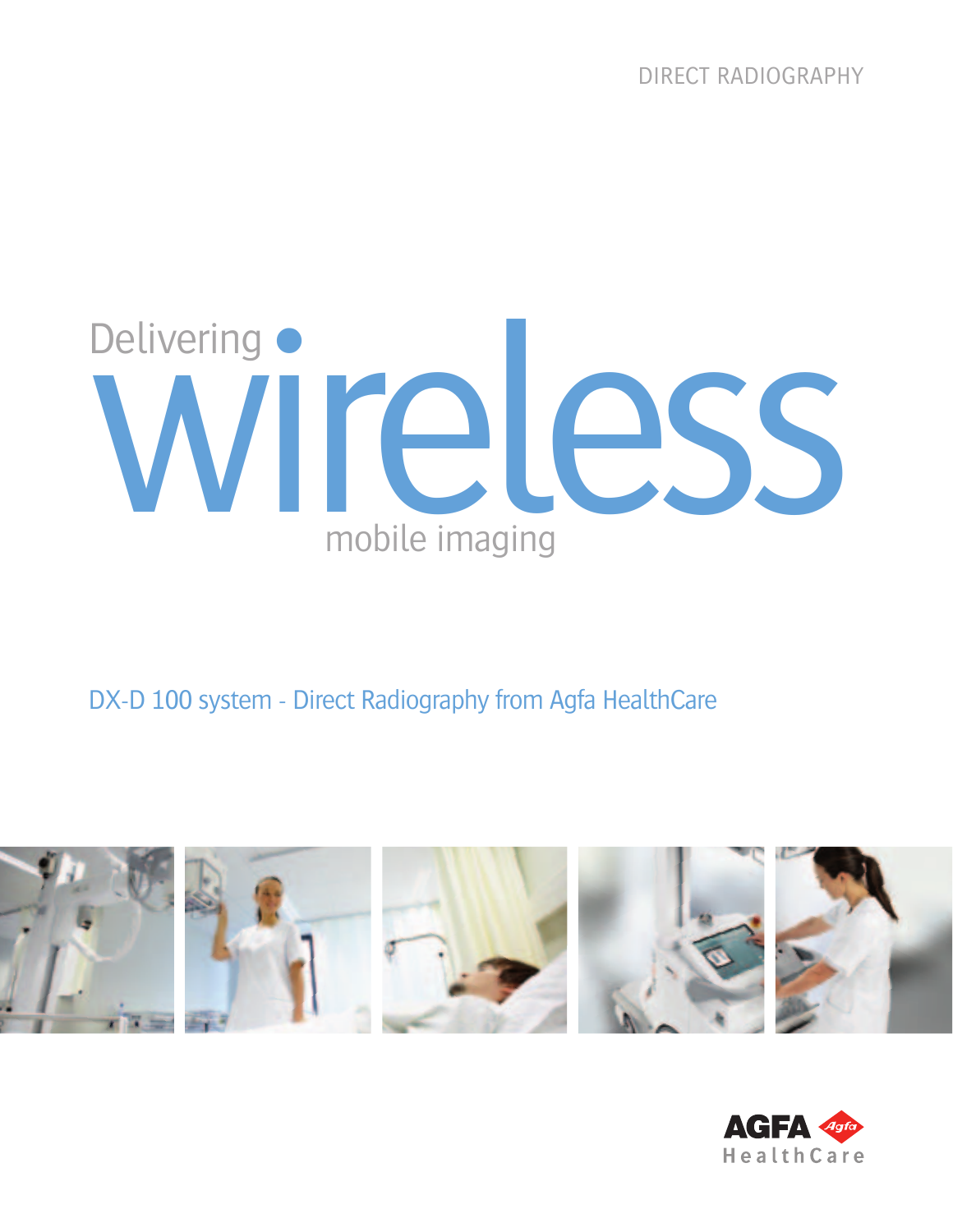

In ICUs, emergency rooms and operating theatres, bedside examinations are an important part of the care process. Agfa HealthCare's new DX-D 100 wireless mobile system can easily be moved and operated by a single person, has a cable-free detector panel, facilitates faster patient handling, and increases comfort of use for both patient and operator. The result is improved efficiency of bedside imaging and streamlined workflow through full integration with your RIS/PACS capabilities.

# Fully motorized, heavy duty solution

The DX-D 100 system's compact, mobile solution is a fully motorized, heavy duty solution designed to cope with challenging imaging tasks - with secondary controls on the system's arm allowing positional refinements to be made without the need to return to the main console. This enables it to be operated by just one person and allows you to stay with your patient at all times.

# Wireless mobility for improved flexibility

The wireless capability of this mobile solution provides excellent flexibility, improving your overall workflow. In addition, with no trailing cable, it is a more hygienic solution.

# Split battery configuration delivers maximum power

Designed as a fully digital unit, the battery power for the DX-D 100 system takes into account the power needs for the motor and generator separately, via a unique split battery set configuration capable of capturing up to 200 thorax examinations with one charge. The charging of the battery sets is done through a standard power socket, without special wiring, and the system can be used while charging, avoiding down-time.

# Powerful generator reduces exposure times and delivers sharper images

The DX-D 100 is equipped with X-ray generator power of up to 50 kw, making it ideal for imaging dense areas. The generator power rating is true, effective power - not a peak value - with the high power resulting in shorter exposure times and less motion blur. The result is sharper abdomen and spine examinations as well as those for bariatric patients.

# Ergonomic and maneuverable for restricted spaces

Requiring only light pressure to the drive handle to move it, the DX-D 100 system is easily maneuvered to any location. Its small width makes it ideal for restricted spaces and corridors. Large rear wheels make the DX-D 100 easier to steer and navigate over obstructions on floors and elevators.

# Consistently correct X-ray settings

The full integration of the DX-D 100 system's generator via the NX acquisition workstation makes specifying the appropriate exposure technique for your study simple. Once an examination is selected on the NX workstation, the X-ray settings are automatically transmitted to the generator and displayed on the generator interface, where they can be changed easily if needed. After the exposure, the used X-ray settings are sent to the NX workstation and linked to the image for archiving.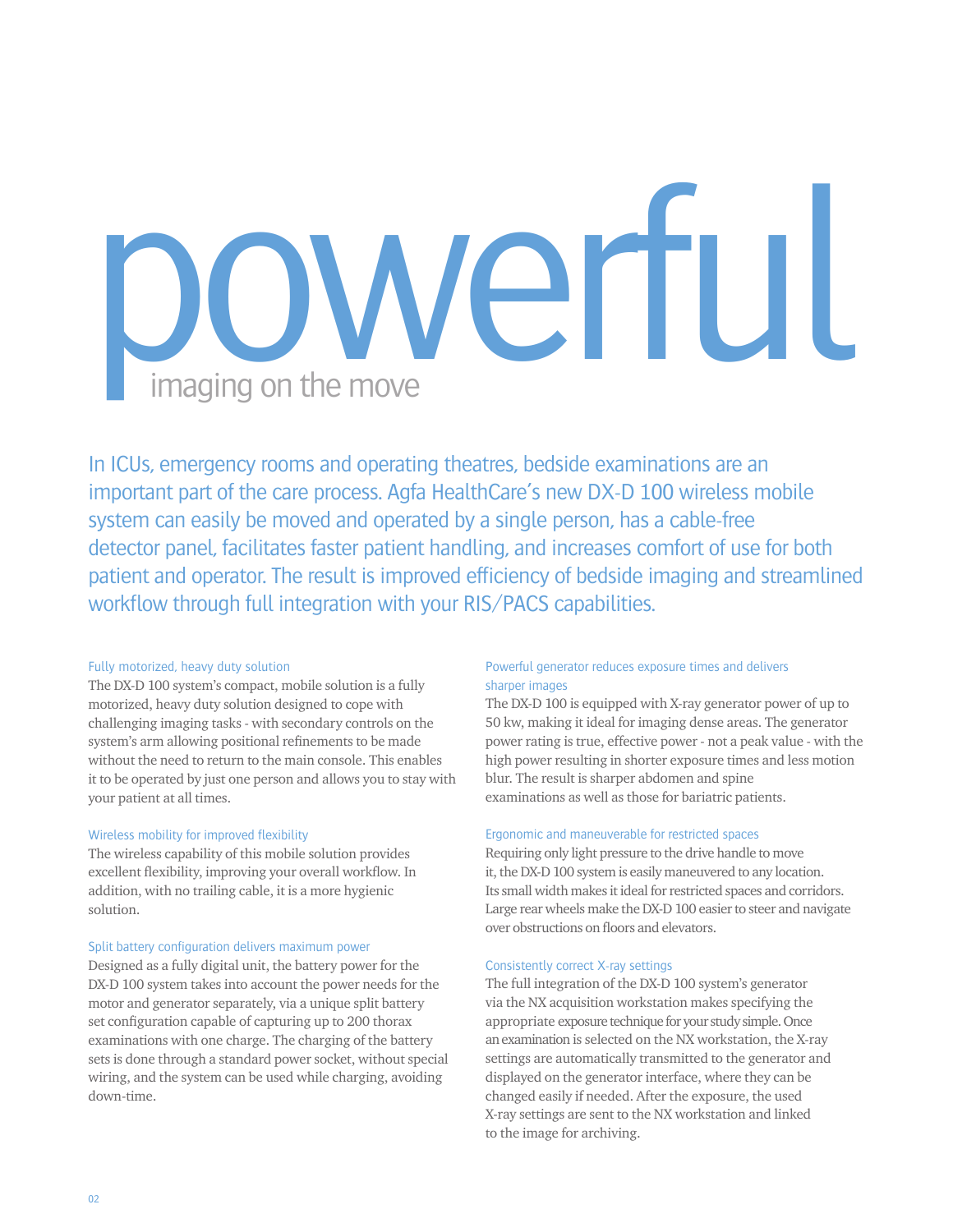



Wireless: Mobile: Maneuverable: Motorized. The DX-D 100 system from Agfa HealthCare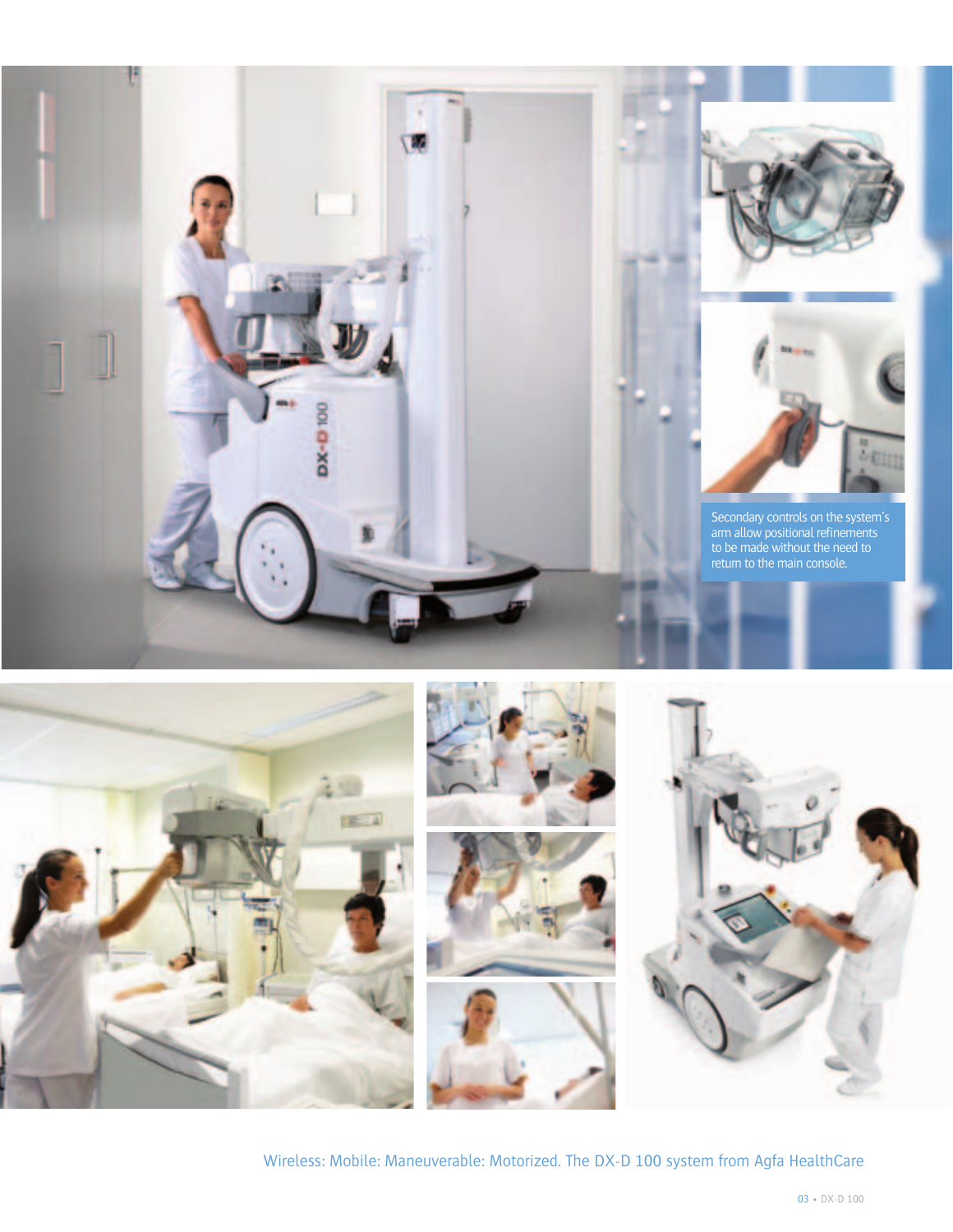# **instant of the Contract of the Contract of the Contract of the Contract of the Contract of the Contract of the Contract of the Contract of the Contract of the Contract of the Contract of the Contract of the Contract of th** high quality image capture

The DX-D 100 system uses the well-established and proven NX acquisition workstation, with its fully integrated touch screen, for both image acquisition and interfacing with the generator. With built-in MUSICA<sup>2</sup> image processing software, you enjoy the same look and feel for CR and DR, thereby requiring minimal user training. You'll also achieve fast image capture with an exposure monitoring functionality that results in better dose monitoring and control.

### High quality instant imaging

The DX-D 100's Cesium Iodide (CsI) detector technology delivers outstanding image quality, immediate image availability and a higher DQE than powder phosphor based detectors (GOS). The system offers instant bedside imaging via the DX-D 30C portable wireless DR panel.

# Consistent image quality with MUSICA2

The DX-D 100 system uses MUSICA<sup>2</sup> image processing software, with its excellent contrast detail and intelligent and automated digital radiography image processing, for consistently reliable, high quality image visualization. The MUSICA<sup>2</sup> software automatically analyzes the characteristics of each image and optimizes processing parameters - independent of user input and dose deviations. The result is minimal re- or post-processing and the potential for significant workflow improvement.

#### Immediate image validation

Captured images can be validated immediately after exposure, and, should a retake be required, this can be made straight away. With up to 4,000 images stored on the DX-D 100 system at any one time, comparison with prior images is quick and easy. The option to retrieve older images stored previously on the IMPAX system can also be provided. The result is that patients benefit from shorter examination times and, ultimately, experience less discomfort.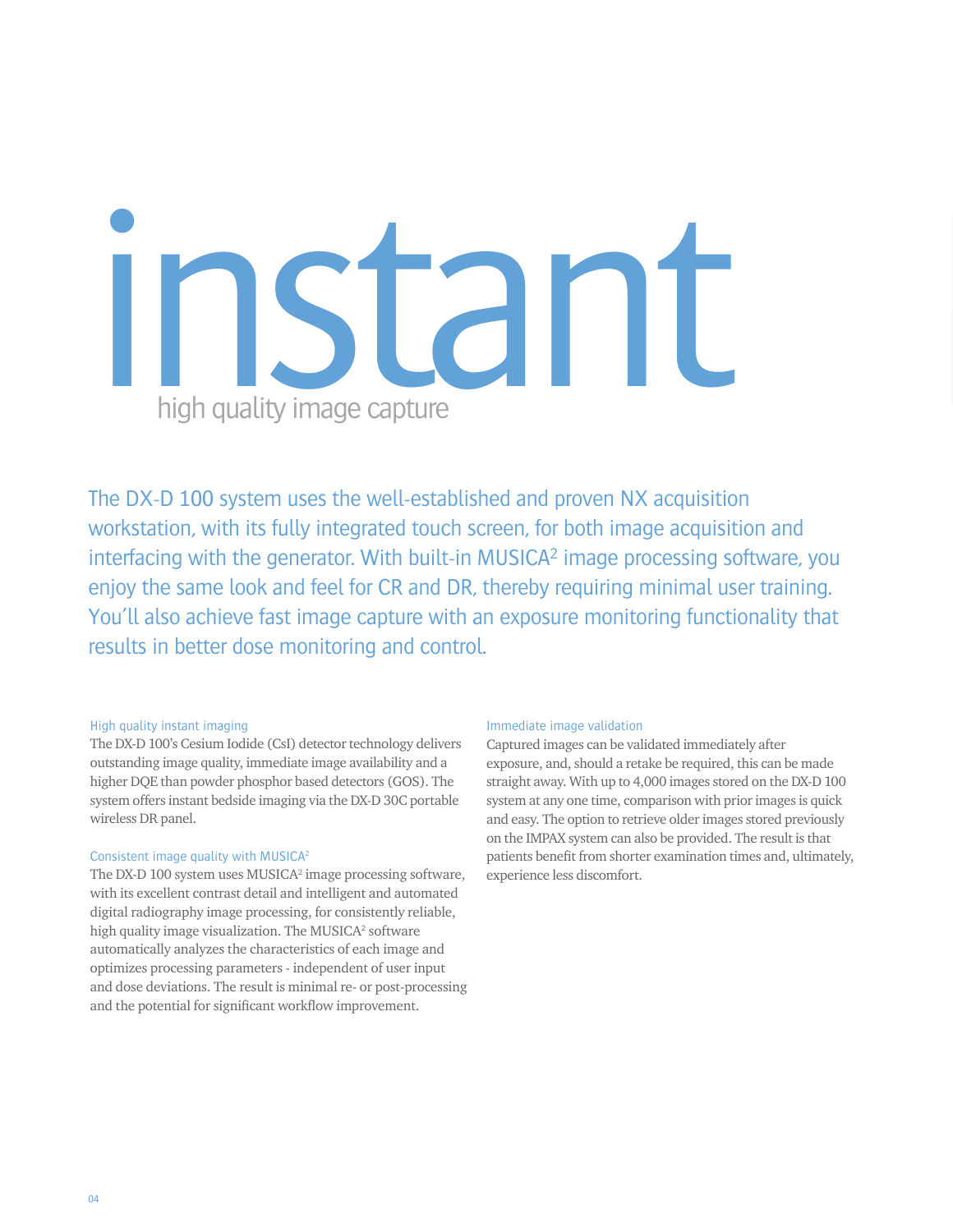

DX-D 30C detector comes with two batteries and one battery charger as standard.



|                                                             | a D                                                                                                                                 |                                  | DX-D100                                             |
|-------------------------------------------------------------|-------------------------------------------------------------------------------------------------------------------------------------|----------------------------------|-----------------------------------------------------|
| <b>R.I.Ives</b><br><b>Fasch Lie Hitchco</b><br><b>WAZAN</b> |                                                                                                                                     | $\sqrt{1 + 2}$                   | 四 Q                                                 |
| <b>Searchild</b>                                            |                                                                                                                                     |                                  |                                                     |
|                                                             | box incar ( that<br>Emmet Tels - Elect All<br><b>Laurent Basic</b><br>Van Britton I<br>$\overline{a}$<br>care concerns it will rape |                                  | $\sim$ $\,$ + $\,$ 125 $\,$ $\,$ + $\,$             |
|                                                             | Writing.                                                                                                                            |                                  | $- 35 + 3$                                          |
|                                                             |                                                                                                                                     |                                  | $\bullet \quad \bullet \quad M \quad \bullet \quad$ |
|                                                             |                                                                                                                                     |                                  |                                                     |
| ٠                                                           | <b>VIRGIN XTE</b><br>144 Silvania 1961<br>Token last                                                                                | <b>Secondark L.</b><br>Departmit | $ \bullet$ 350 $\bullet$                            |
| stanti<br>m                                                 | □                                                                                                                                   |                                  |                                                     |
| $\omega$                                                    | <b>Corrisponer</b>                                                                                                                  | AR.                              |                                                     |
| <b><i><u>Importance</u></i></b>                             | Listenburtten                                                                                                                       | <b>Address</b>                   |                                                     |



Generator settings are displayed on the monitor and can be adapted on the spot..



Wireless: Mobile: Maneuverable: Motorized. The DX-D 100 system from Agfa HealthCare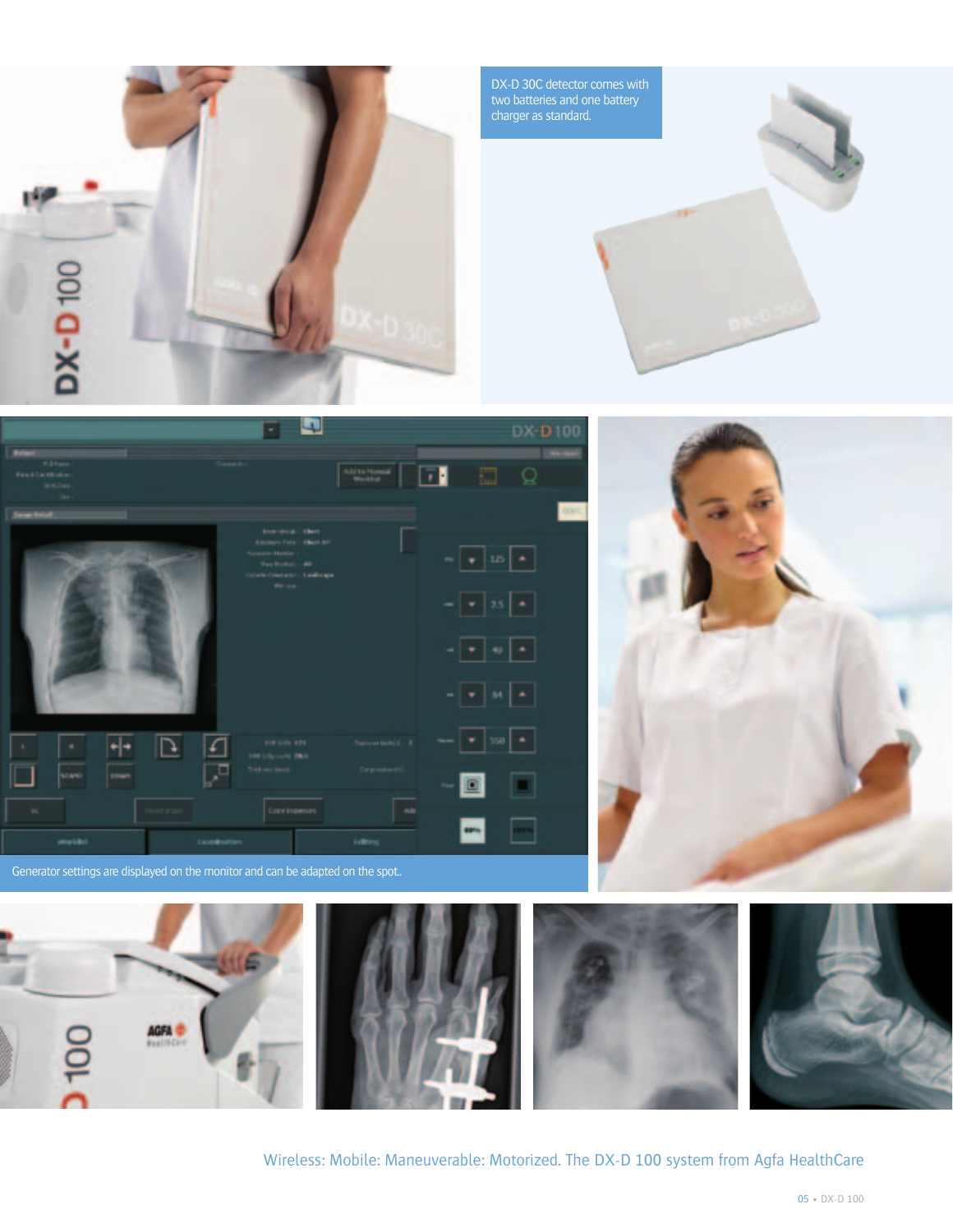# mediate image transfer and access

Immediate access to images via WiFi, where supported; information transfer at the touch of a finger; a solution built on the proven technologies of Agfa HealthCare - the DX-D 100 system maximizes the benefits of technology.

#### Simple wireless image transfer and network printing

Image transfer and network printing is a simple and straightforward task. Images can be sent directly to your PACS, and/or imager immediately, in DICOM format, using either your WiFi connection or wired network capabilities.

#### From the imaging and integration specialists

Imaging and integration are our core business. In choosing the DX-D 100 system you can be confident that it is built on the same proven technologies as all Agfa HealthCare solutions. These solutions deliver top quality equipment, excellent productivity, and competitive service and maintenance agreements. They come from a state-of-the-art, innovative vendor committed not simply to starting you on your digital journey, but helping you to progress on your digital path into the future.

Agfa HealthCare offers service agreement solutions tailored to the individual customer's situation. The service agreements are available in Basic, Advantage, and PM Only levels, making lifecycle costs predictable. A worldwide team of some 1,000 service professionals is at your disposal to provide support at all phases of your project. As an additional service, they can help you customize your examination tree or link RIS protocol codes for an even higher return on investment. Furthermore, this team carries out tasks that go well beyond maintenance, including valueadded services such as super user training, staff training and software upgrades.

# Maximum technological benefits from the wireless DX-D 100 system

DR detectors: instant previews and leading-edge resolution of  $125 \mu m$  pixels

NX acquisition workstation: very fast acquisition, excellent connectivity with RIS/PACS, and intuitive user interface

MUSICA2 imaging software: the reference in maximizing contrast-detail

X-ray equipment: reliable heavy duty system, handles demanding workflows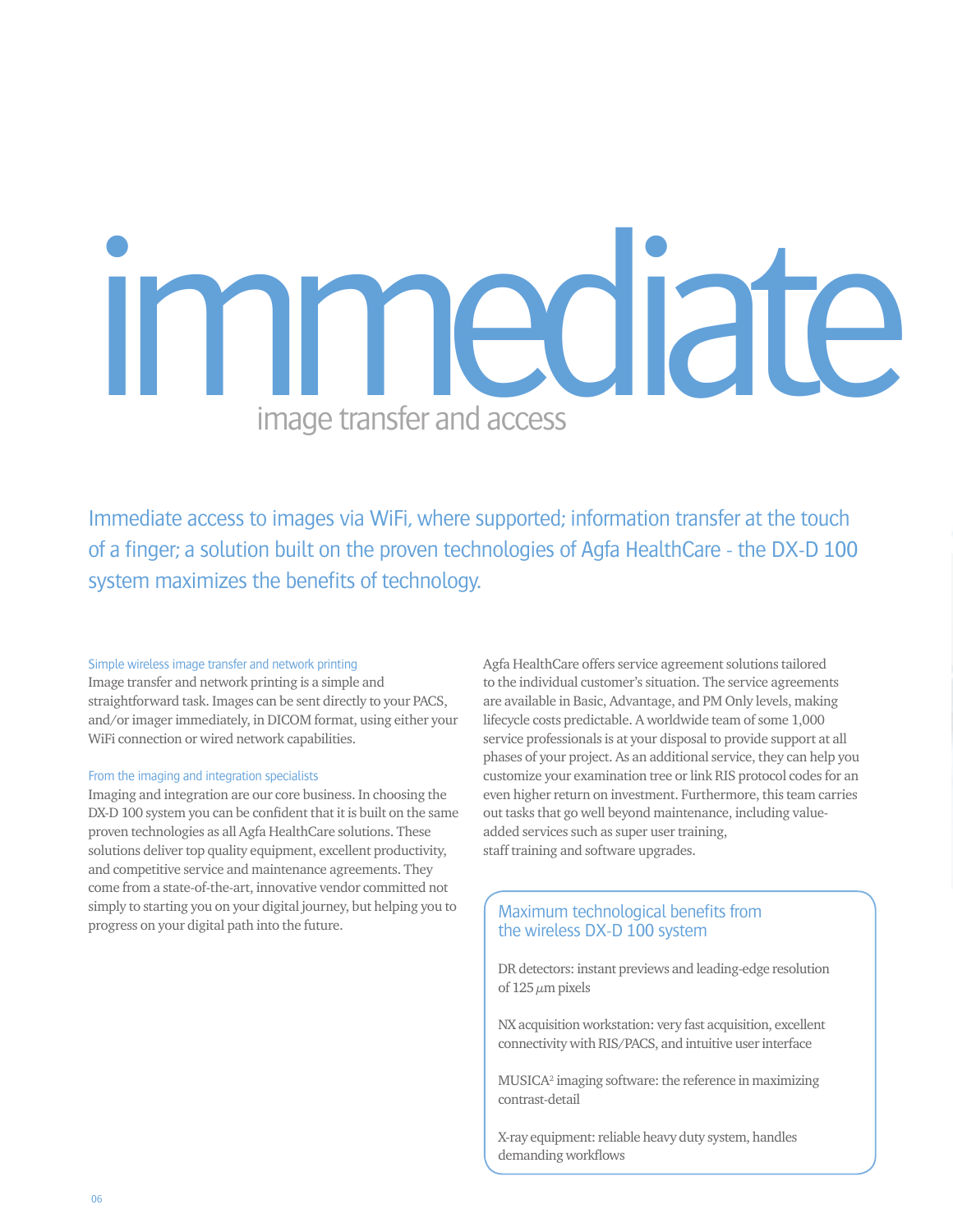









Remote control and handheld switches allow you to remain close to your patient during image capture.

Wireless: Mobile: Maneuverable: Motorized. The DX-D 100 system from Agfa HealthCare